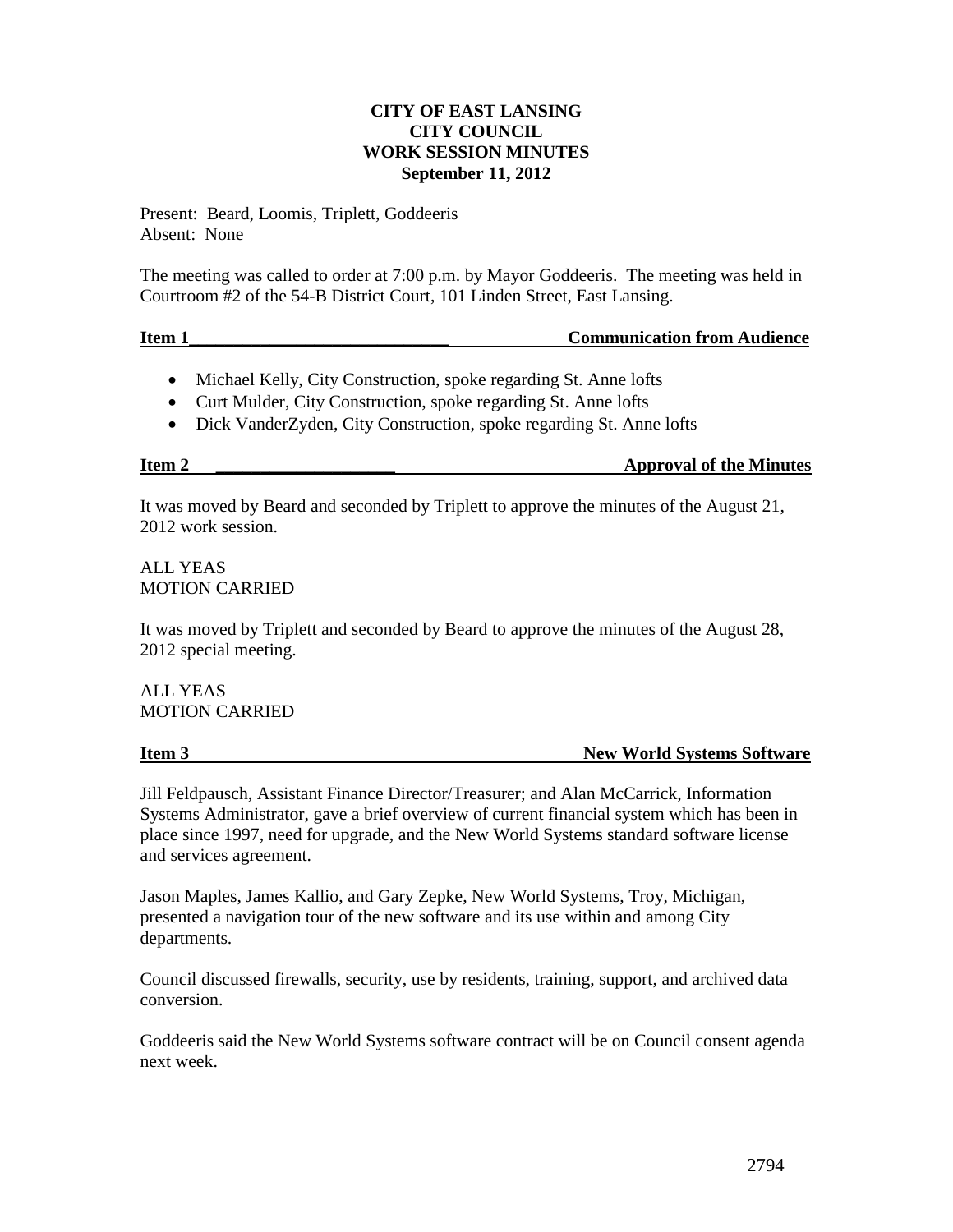Loomis asked how this bid process and award meshed with the City's local vendor preference policy and if Council would need to approve an exception. Feldpausch said she would look into it and respond to Council.

# **Item 4 \_\_ Third Party Administrator Agreement - HHP**

Triplett said this item is related to the Avondale Square project and asked to be excused from discussion of the Third Party Administrator Service Agreement, in accordance with his prior public disclosure statements of June 3 and July 15, 2008.

It was moved by Beard and seconded by Loomis to excuse Triplett from discussion of this item.

ALL YEAS MOTION CARRIED

Triplett stepped away from the Council table and sat in the audience.

Amy Schlusler-Owens, Community Development Specialist I, briefed Council and answered questions on a Third Party Administrator Services Agreement between the City of East Lansing and Hometown Housing Partnership, Inc., (HHP) for MSHDA (Michigan State Housing Development Authority) down payment assistance program for Avondale Square.

Schlusler-Owens also briefed Council on an Administrative Services Agreement in which the City would provide HHP with administrative rights to execute template loan documents. She said this agreement will expire in 2014 or upon approval for HHP to become an FHA (Federal Housing Administration) approved lender.

Goddeeris said the Third Party Administrator Agreement will be on Council October 2 agenda and the Administrative Services Agreement will be on Council agenda September 18, 2012.

Triplett returned to the Council table.

## **Item 5 Baseball Tomorrow Fund Grant Application**

Tim McCaffrey, Director of Parks, Recreation and Art, briefed Council on a Baseball Tomorrow fund grant application for improvements to the baseball and softball fields at Patriarche Park.

It was moved by Loomis and seconded by Beard to authorize the City Manager to sign and file a Baseball Tomorrow Fund grant application with all understandings and assurances; and furthermore, authorize the Assistant Director of Parks, Recreation and Arts to serve as City representative in connection with the application. Said application is to be a request for \$70,000 for improvements to the baseball and softball fields at Patriarche Park.

ALL YEAS MOTION CARRIED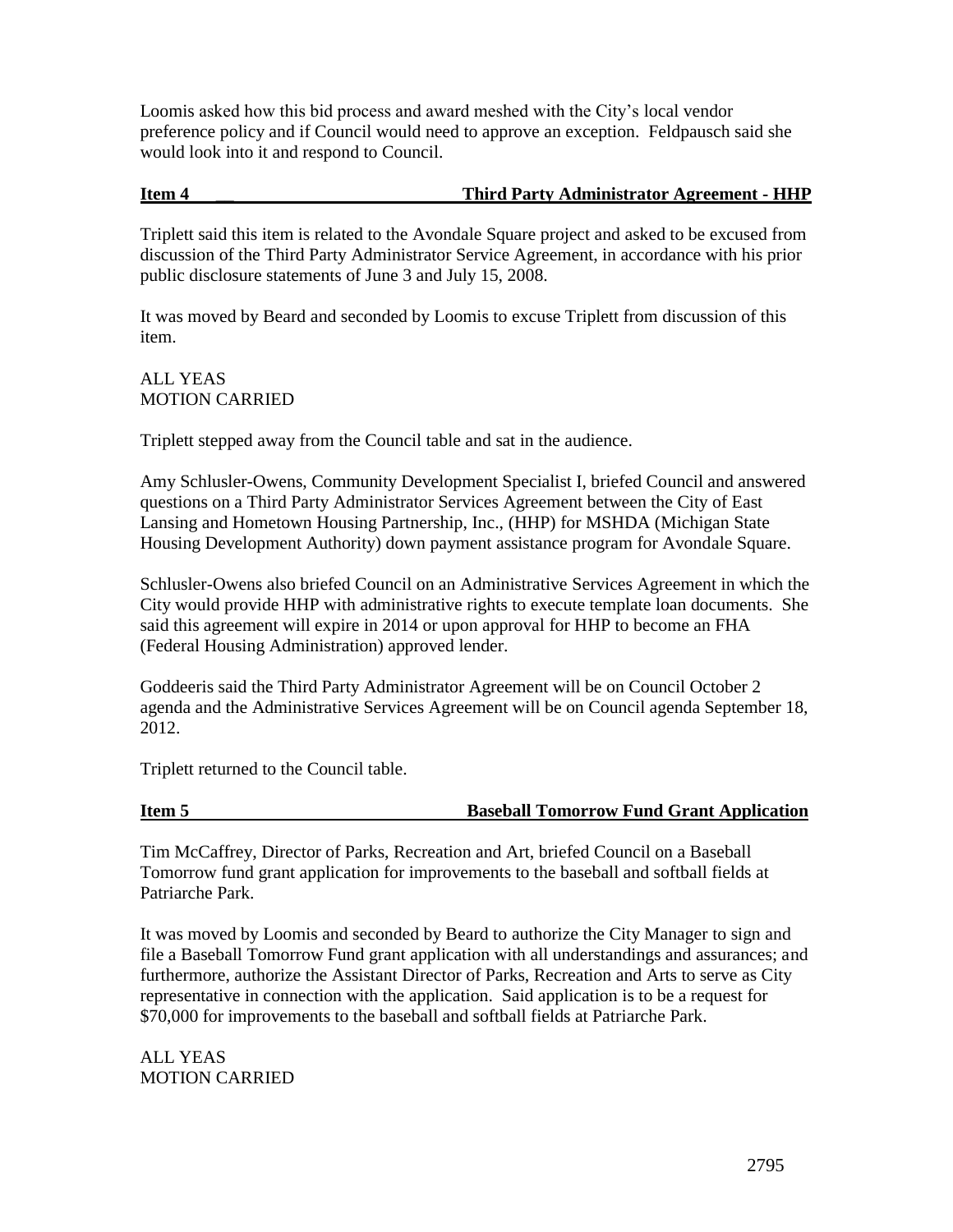## **Item 6 LAP Respite Center Board of Directors Appointment**

Tim McCaffrey, Director of Parks, Recreation and Arts, briefed Council on Item 6 of LAP Respite Center service agreement regarding Council appointment to LAP Respite Center Board of Directors.

It was moved by Loomis and seconded by Triplett to name Kevin Beard as City Council appointment to the LAP Respite Center Board of Directors.

ALL YEAS MOTION CARRIED

## **Item 7 Guidelines for Naming Public Properties**

Tim McCaffrey, Director of Parks, Recreation and Arts, said Tom Yeadon, City Attorney; Marie McKenna, City Clerk; and he met via teleconference to discuss Council concerns with the existing policy resolution for naming public properties. He said a memo from Yeadon is included in Council packet outlining current policy resolution and opinion regarding guidelines vs. mandatory statements. McCaffrey also said Yeadon has provided draft Policy Resolution 2012-5 addressing those concerns.

Council discussed land transfer and clarification of ambiguities and language.

Goddeeris thanked City Attorney for his work and said Policy Resolution 2012-5 will be on consent agenda next week.

# **Item 8 50/50 Restaurant Food/Alcohol Reports Policy**

Lori Mullins, Community and Economic Development Administrator, highlighted May 2012 issues summary and findings document regarding the City's 50/50 policy which is the requirement for restaurants to report quarterly on sales of food and alcohol to show that alcohol sales are no more than 50 percent of their total sales. She said included in the Council packet is a May 30, 2012 letter from the DDA (Downtown Development Authority) which states the DDA Board agrees the current reporting requirement is ineffective and requests that City Council consider eliminating the requirement.

Council discussed City history of alcohol sales, safety, level playing field for establishments, enforcement options, operating standards, Responsible Hospitality Council (RHC) best management practices, staff training, and partnership with law enforcement.

Mullins said she will come back to Council with recommended goals, potential tools for addressing those goals, and options to replace the 50/50 reporting requirement.

# **Item 9 Class C Liquor License Application – 1015 Trowbridge Road**

Removed from agenda per applicant.

2796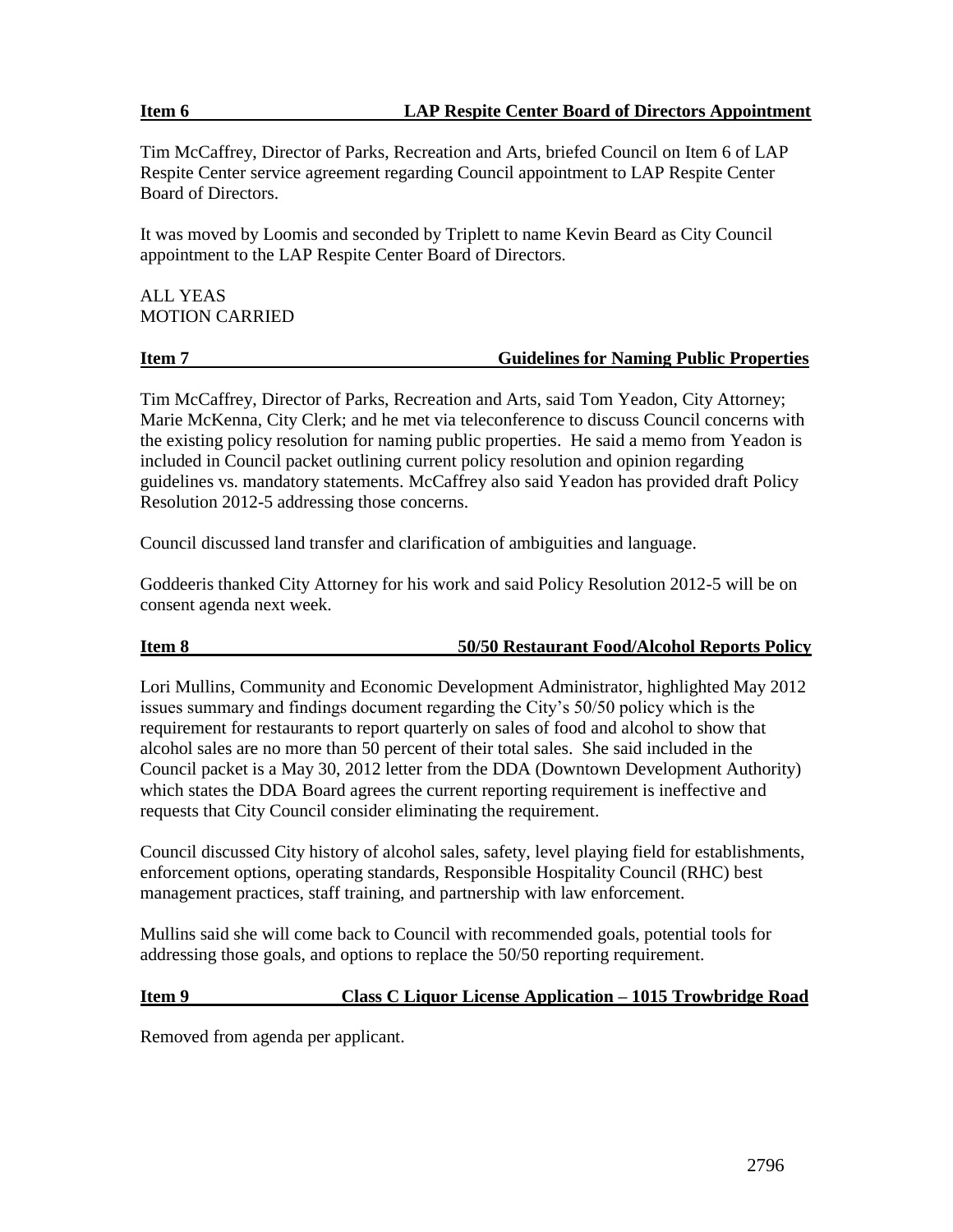# **Item 10 Liquor License Application – 313 E. Grand River Avenue**

Lori Mullins, Community and Economic Development Administrator, briefed Council and answered questions on resolution in support of an application to the State for a Development District liquor license for State Side Deli located at 313 East Grand River Avenue.

It was moved by Triplett and seconded by Goddeeris to approve a resolution recommending approval of an application for a Development District Liquor License for State Side Deli located at 313 E. Grand River Avenue, above all others, under Section 521a(1b) of Public Act 501 of 2006, as included in Council packet of September 11, 2012.

Spencer Soka, 2103 Isaac Lane, spoke regarding liquor license and desire for long-term business at current location.

Council discussed liquor license application scoring system; asset value and cost of Development District liquor license, quota license, and liquor license sale on open market; quota license in reserve and impact on downtown development.

# ALL YEAS MOTION CARRIED

# **Item 11 In the Industry Constraints Except Regional Vendor and Bid Process**

Todd Sneathen, Director of Public Works and Environmental Services, briefed Council and answered questions on construction projects that Public Works has competitively bid since 2009. He said staff recommends the local purchasing preference provision of the purchasing policy be amended to add an additional exception for any construction contract estimated to cost over \$250,000.

Council discussed other exceptions to policy, information for business community, and additional data.

Sneathen said he would continue to keep track of bids, bidding process, and costs.

**CENC Reorganization** 

George Lahanas, City Manager, briefed Council and answered questions on his recommendation to reorganize the Department of Code Enforcement and Neighborhood Conservation (CENC) in order to improve service efficiency and effectiveness. He highlighted organizational structure, strengthening department culture, and implementing integrated software.

Goddeeris said this will be on the business agenda next week.

# **Item 13** Proposed Fireworks Ordinance

Erik Altmann, 702 Snyder Road, spoke regarding fireworks and noise ordinances.

Alice Dreger, 621 Sunset Lane, spoke regarding fireworks and noise ordinances.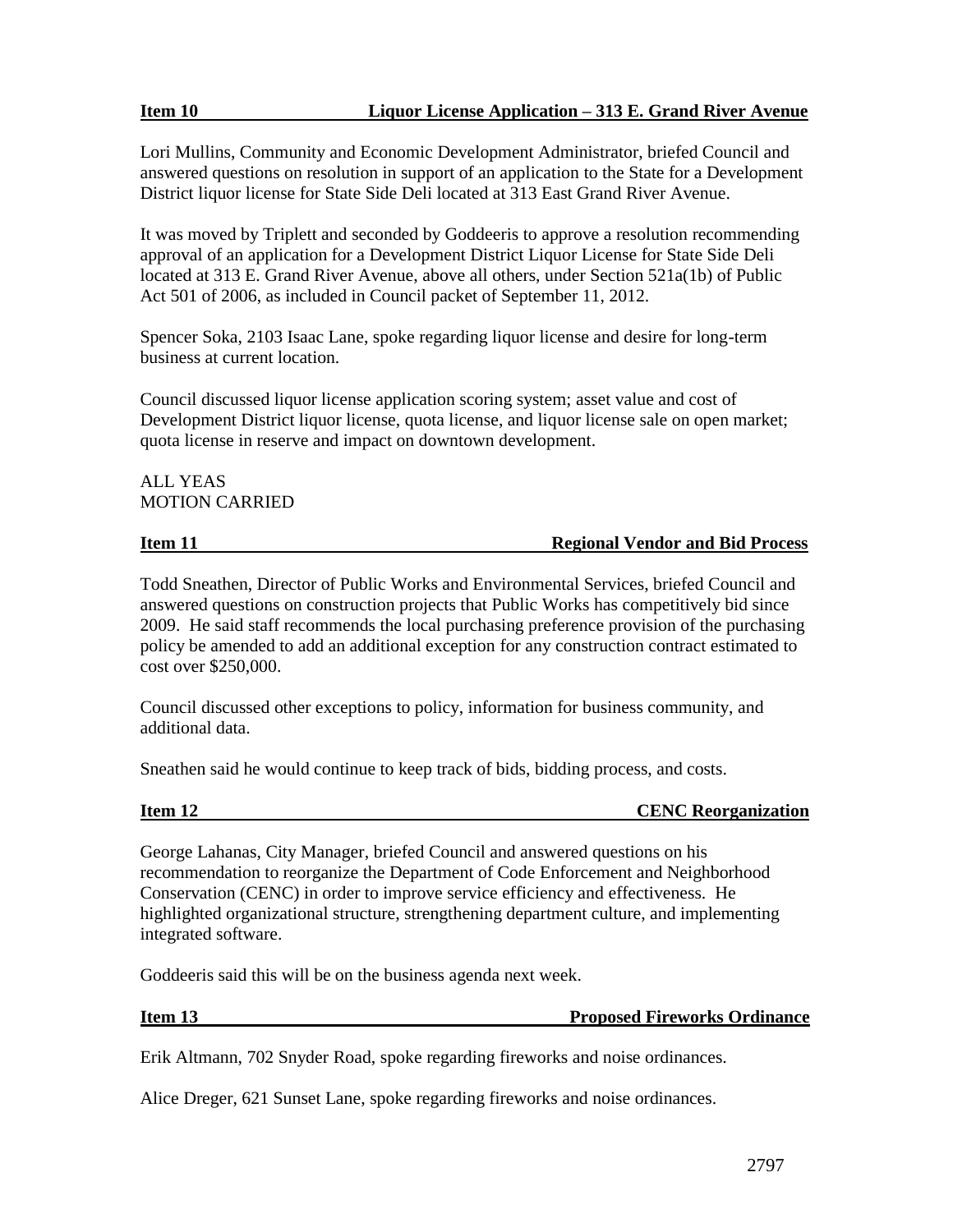George Lahanas, City Manager, said City fireworks concerns can be discussed with City lobbyists at upcoming meeting.

Tom Yeadon, City Attorney, answered questions on a draft fireworks ordinance.

Council discussed fireworks ordinance language, State statute language and holiday dates, enforcement of violation, noise ordinance, and community education.

Goddeeris said to move ahead with the ordinance.

| Item 14 | <b>St. Anne Report</b> |
|---------|------------------------|
|         |                        |

Tim Dempsey, Planning and Community Development Director, updated Council and answered questions on status of outstanding items on temporary certificate of occupancy for St. Anne lofts, communication from City Construction regarding four outstanding items from City's letter dated August 15, and status of C2AE update.

Dempsey said reports are expected by this Friday's deadline date and would grant an extension deadline only if the City needed more time to review reports.

## **Item 15 City Council Interview Ouestions**

Goddeeris said as of the 4:00 p.m. deadline last Friday, 16 applications for Council member had been received at the Clerk's office. She said there are four requirements that must be met: 1) resident of City of East Lansing; 2) registered to vote in City of East Lansing; 3) must not be in default to the City; 4) must have clear background check.

Goddeeris said out of the 16 applicants, one is not registered to vote in City of East Lansing and two are in default to the City due to sidewalk assessments.

Tom Yeadon, City Attorney, said applicants who do not meet the four criteria are not eligible to be selected to fill the Council member position.

By consensus, Council agreed that all outstanding issues must be resolved by 4:00 p.m. on Friday, September 14. Goddeeris asked the City Clerk to contact the three applicants to convey that information.

By consensus, Council agreed to conduct 20 minute interviews, with a five minute break between applicants, on Saturday, September 15. Council will convene at 8:00 a.m. and the first interview will begin at 8:15.

Council reviewed previous interview questions used in 1993 and 2006. By consensus, Council agreed to ask four interview questions of each applicant. It was agreed to combine question 1 from 2006 with question 2 from 1993, use questions 2 and 3 from 2006, eliminate question 4 from 2006 and replace it with a question regarding the applicant's intent to run for Council office in November 2013. The following questions will be asked of applicants:

1. Given the current challenges before Council and the community, what issues currently facing East Lansing do you see as the highest priority and why?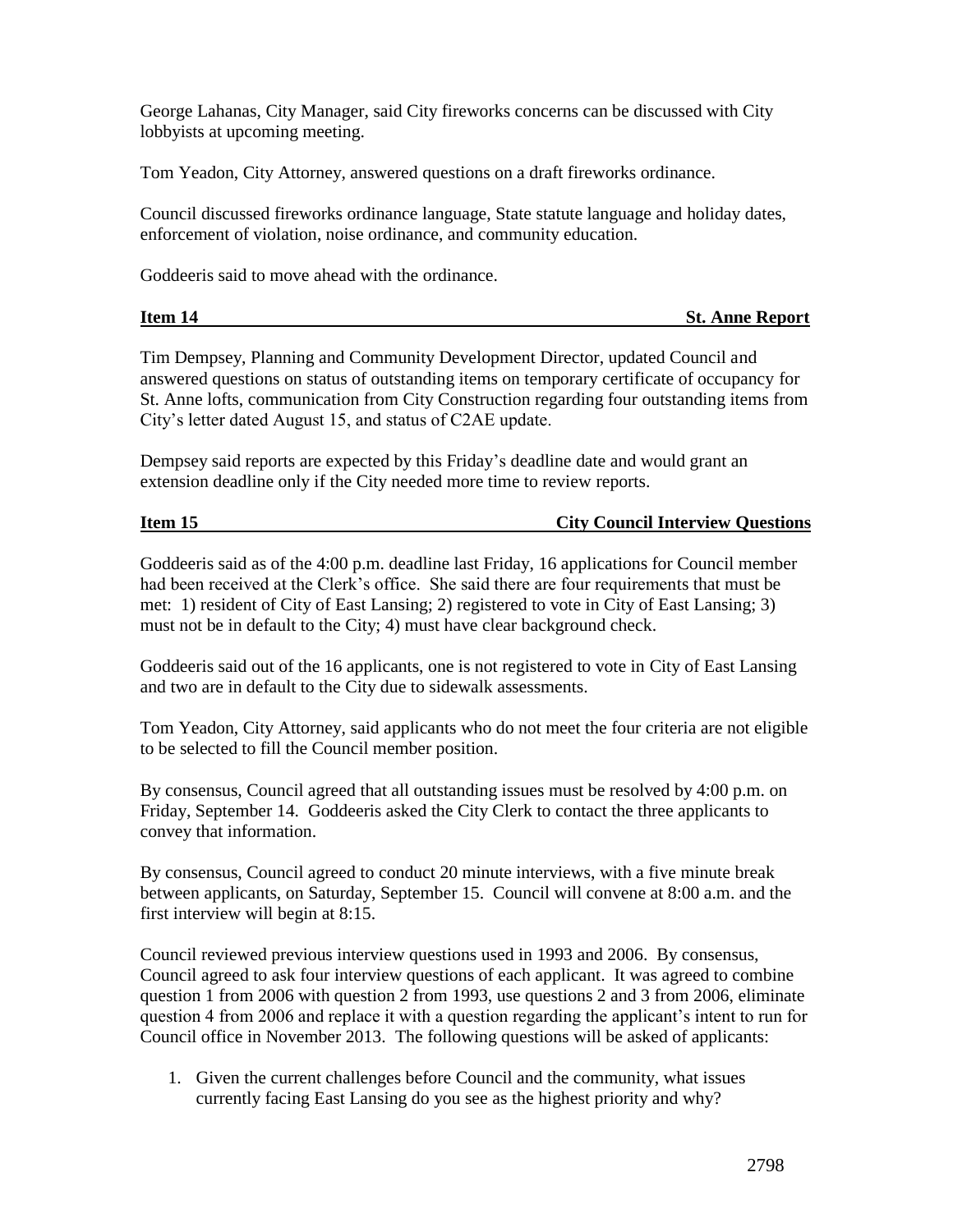- 3. What motivated you to apply to the East Lansing City Council and what is your vision for the City?
- 4. Are you going to run for the remainder of the term in November of 2013 if appointed?

By consensus, Council agreed to a lottery to determine contact order and the City Clerk will contact applicants to schedule interview times. Goddeeris said applications are public documents and will be posted on the City website.

# **Item 16 City Attorney Performance Evaluation**

Goddeeris said the contract for the City Attorney expires on September 30, 2012. Council discussed evaluation criteria within contract; evaluation timing due to contract expiration date and swearing-in of new Council member; and presentation of background by Tom Yeadon, City Attorney.

At September 18 Council meeting, Goddeeris requested Yeadon present his background introduction to the public. At September 25 work session, she requested Yeadon have a contract prepared expiring June 30, 2013, which lines up with City's fiscal year budget. She said Council will conduct a performance evaluation at that work session, using three criteria from within current contract and will then make a decision about going forward with contract date or not. She said if Council chooses to go forward, another performance evaluation will be placed on April 2013 Council agenda, allowing Council to evaluate Yeadon after one year of service.

**Item 17** Street Closure Request

It was moved by Loomis and seconded by Beard to approve street closure request for Hawksridge Court on September 23, 2012 from 1:00 p.m. to 4:00 p.m. for annual picnic.

ALL YEAS MOTION CARRIED

**Item 18** Council Member Reports

Councilmember Loomis:

• No Report

Councilmember Beard:

- Provided copies of August 2012 edition of Greater Lansing Monthly which highlights East Lansing Prime Time Seniors' program on page 32.
- Provided cards with website *ideas.MidMichiganSustainability.org* supporting HUD (Housing and Urban Development) Mid Michigan sustainability grant which is sponsored by Tri-County Regional Planning Commission.

Mayor Pro Tem Triplett:

• No Report